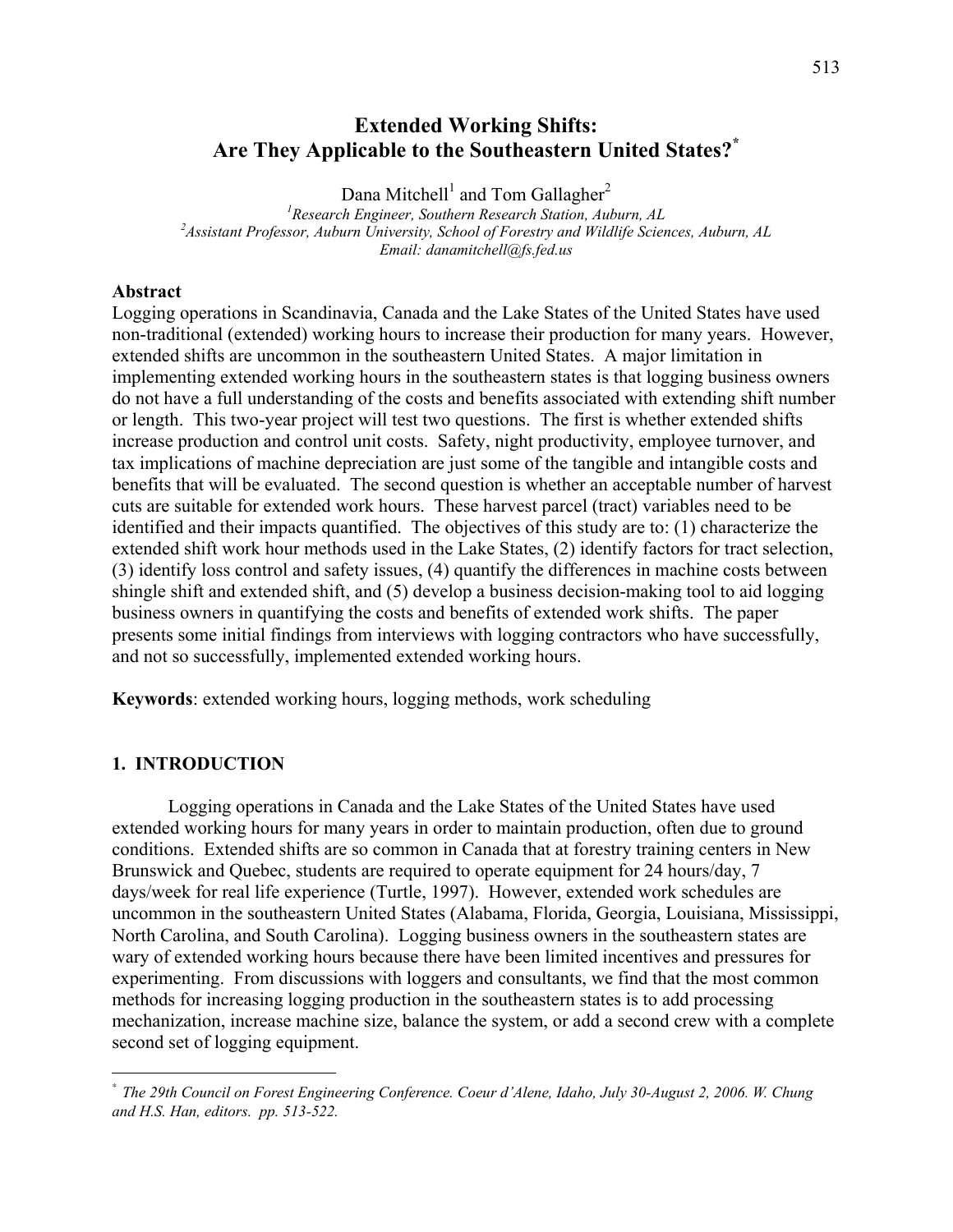There isn't a specific definition of extended working hours because there are so many options available. Extended hours can be two overlapping day shifts where overlap hours are used for maintenance; three shifts per day; 12-hour shifts; more days per week; or other options for extending working hours. In addition, some businesses may employ a rotating shift schedule. The production goal set by logging business owners will be a factor in determining the number of extended scheduled working hours needed. This project will explore the logging costs associated with a variety of production levels.

Articles about extended work hours have become frequent in trade magazines within the past few years. While some of these local and regional publications have profiled experiences of logging businesses using extended work hours, none have provided adequate business accounting detail for decision making and analysis of extended work hours in the southeastern states. Many of these articles portray Canadian businesses. It is difficult to compare these businesses to the southeastern states because of the differences in income expectations, labor demand, wood storage and transportation, tax laws, accounting procedures, governmental regulations, and land ownership patterns.

Two questions need to be addressed in order for business owners to make sound decisions. The first is to determine whether logging costs can actually be decreased by extending working hours in the southeastern states. Safety, night productivity, employee turnover, impact of delivery quotas, crew supervision, and tax implications of machine depreciation are just some of the tangible and intangible costs that need to be evaluated.

The second question to be analyzed is the selection criteria used to determine tract (parcel of land) suitability for extended working hours. If a tract has sensitive areas, such as streamside protection zones, it may be difficult to avoid them in the dark. In addition, light conditions may change the operator's depth perception in rough terrain and shadows may make rocks or gullies more difficult to see. Equipment noise, log truck traffic, and other logging-related variables can become factors in tract selection when working near the wildland urban interface.

The objectives for this study are to:

- 1. Characterize the extended work shift methods used in the Lake States,
- 2. Identify factors to consider for extended work shift tract selection,
- 3. Identify safety issues related to extended work shifts,
- 4. Quantify the differences in machine costs between traditional and extended work hours, and
- 5. Develop a business decision-making tool to aid logging business owners in determining whether or not to attempt implementing extended work shifts.

The goals of this research are to provide the logging community a thorough analysis on the benefits and costs of extended work hours and to develop a decision-making tool to aid in the determination of implementing extended shifts.

## **2. RATIONALE AND JUSTIFICATION**

#### *2.1 Can extended working hours actually decrease per unit logging costs?*

According to a recent report (Stuart et al, 2005), logging costs have increased 35% from 1995 to 2004. Prices paid for logging services have decreased by 10%. Logging businesses are looking for ways to reduce their costs or increase the value of their services or products to stay in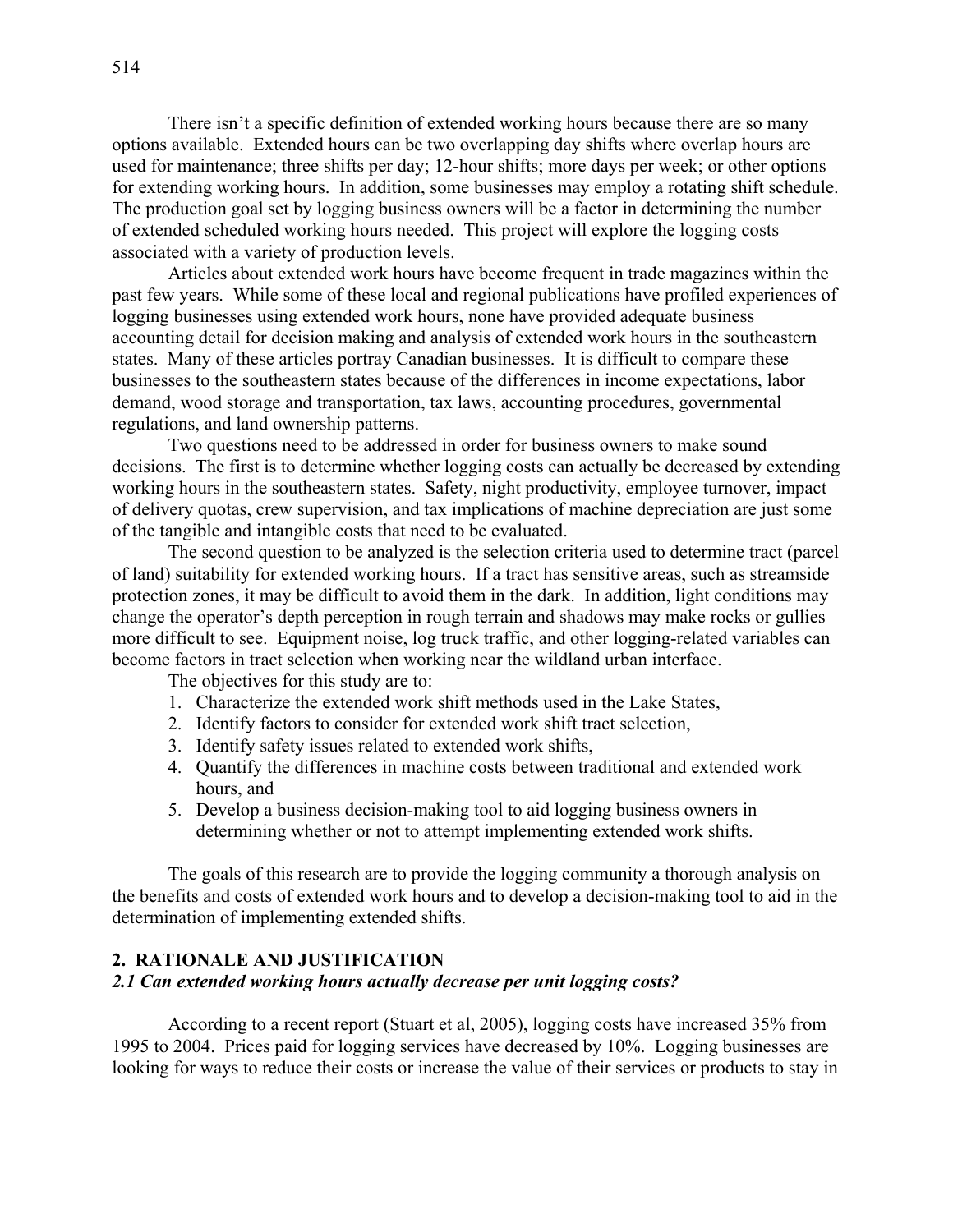business. Working extended hours is an opportunity that loggers may use in an attempt to reduce unit logging costs and make a firm a more valuable producer to a procurement organization.

The major cost components for a logging business are: administrative overhead, contract services, insurance and taxes, labor, consumables (including fuel), and equipment. On average, equipment may account for just 15% of these costs (Stuart et al, 2005), but it is one of the few categories that can be controlled through business decisions. The current trend is that small and mid-size firms are extending equipment life to minimize risk from debt service. One way to increase debt retirement may be to work one set of logging equipment for extended hours.

## Machine Costs

New logging equipment is an expensive capital investment. The manufacturers suggested retail price of a new 215 hp, rubber-tired grapple skidder ranges from \$185,000 to over \$200,000 (USD) depending on the options included. Most logging businesses include several additional pieces of expensive heavy equipment, such as feller-bunchers and loaders.

Because of the high level of capital investments required, businesses need to keep these machines productive. The number of scheduled machine hours (SMH) for a typical logging operation with one feller-buncher, two skidders and one loader is about 2000 hours per year. This generic number allows for fifty, 40-hour work weeks and two weeks for vacations, holidays, or other non-productive periods. It is expected that extended work schedules would increase machine hours which is one of the basic variables used in calculating machine rates. It is expected that increased scheduled machine hours will increase the total production for a set of equipment over a weekly or yearly basis, while reducing the period of debt repayment and finance costs for a given level of capital.

A machine rate method is typically used to determine the cost of producing a unit of wood (Brinker et al, 1989). This method provides an average yearly cost over the life of the machine and only accounts for straight line depreciation. Table 1 displays a machine rate analysis that offers a simple comparison of a variety of extended work hours. The basis for the production and cost comparison is a 215 hp rubber-tired grapple skidder. This is just one piece of equipment that may be found on a logging operation. To perform a full cost analysis, all pieces of equipment would need to be included. But, since different logging operations use different mixes of equipment, a single skidder is used to display some of the cost differences that can be expected from different schedules.

For an arbitrarily chosen production rate of 26.4 green tons/SMH, the traditional schedule (2000 SMH/year) costs \$2.65/ton of wood produced. In the first alternative (Alt. 1), the annual number of scheduled machine hours is increased from 2,000 to 3,000. It is assumed that the machine will be traded in at the same number of machine hours (10,000), which reduces the machine life to 3.33 years. Alternative 1 reduces the cost of producing a single ton of wood by \$0.14. In the second alternative (Alt. 2), the scheduled machine hours increase to 4,000 hours/year, and the life of the machine is reduced to 2.5 years. This alternative results in a \$0.21/ton cost reduction as compared with the traditional schedule. Alternative 3 is displayed to show the estimated machine rate impacts of adding a second set of equipment and crew. As expected, the cost of producing a ton of wood under this alternative is the same as that calculated for the traditional schedule (\$2.65/ton).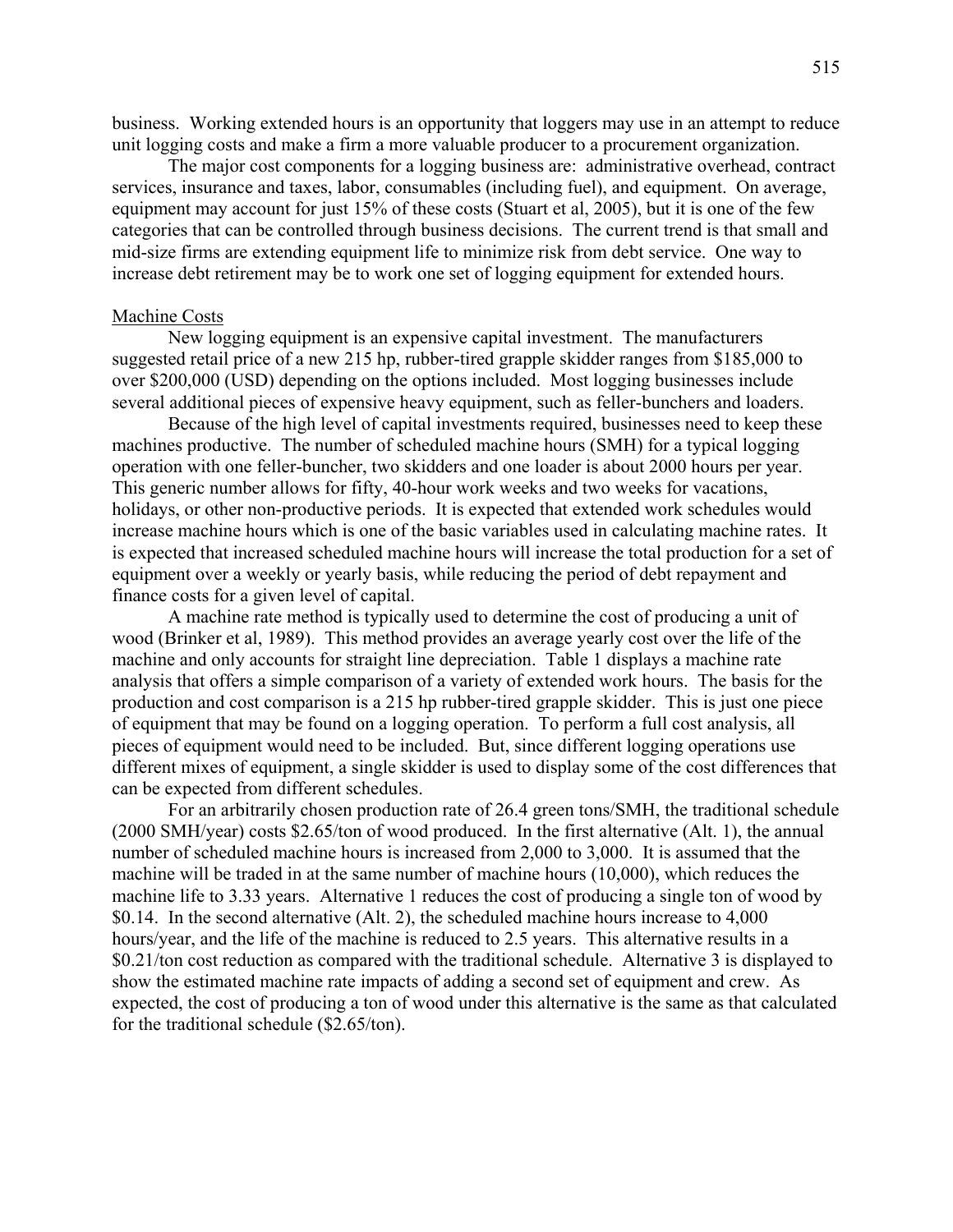|                                          |                    |                      |                      | <b>Alternative 3</b><br><b>Traditional</b> |
|------------------------------------------|--------------------|----------------------|----------------------|--------------------------------------------|
|                                          | <b>Traditional</b> | <b>Alternative 1</b> | <b>Alternative 2</b> | <b>Schedule with</b><br><b>Two</b>         |
| <b>Skidder</b>                           | <b>Schedule</b>    | 3000 SMH/Yr          | <b>4000 SMH/Yr</b>   | <b>Machines</b>                            |
| Purchase Price (\$)                      | 207400             | 207400               | 207400               |                                            |
| Life (yrs)                               | 5                  | 3.33                 | 2.5                  | Values are                                 |
| Horsepower                               | 215                | 215                  | 215                  | twice the                                  |
| Salvage (\$)                             | 41480              | 41480                | 41480                | traditional                                |
| Depreciation (\$/yr)                     | 31664              | 47544                | 63328                | schedule                                   |
| Interest $(\frac{f}{f})$                 | 14103              | 14935                | 15762                |                                            |
| Insurance $(\frac{f}{y})$                | 10370              | 10370                | 10370                |                                            |
| Fuel & Lube (\$/PMH)                     | 15.46              | 15.46                | 15.46                |                                            |
| Repair & Maintenance (\$/PMH)            | 23.75              | 23.75                | 23.75                |                                            |
| Tires (\$/PMH)                           | 0.76               | 0.76                 | 0.76                 |                                            |
| Labor & Benefits (\$/SMH)                | 18.00              | 18.00                | 18.00                |                                            |
| Utilization Rate (%)                     | 60                 | 60                   | 60                   |                                            |
| <b>SMH/Year/Machine</b>                  | 2000               | 3000                 | 4000                 |                                            |
| Production Rate (tons/PMH <sup>a</sup> ) | 44.0               | 44.0                 | 44.0                 |                                            |
| Production Rate (tons/SMH)               | 26.4               | 26.4                 | 26.4                 |                                            |
| Number of machines                       | 1                  | $\mathbf{1}$         | 1                    | $\overline{2}$                             |
|                                          |                    |                      |                      |                                            |
| Fixed Costs (\$/SMH)                     | 28.07              | 24.28                | 22.37                | 56.14                                      |
| Operating Costs (\$/SMH)                 | 41.98              | 41.99                | 41.98                | 83.96                                      |
| Total Costs (\$/SMH)                     | 70.05              | 66.28                | 64.34                | 140.10                                     |
| Cost per ton (\$/ton)                    | 2.65               | 2.51                 | 2.44                 | 2.65                                       |

**Table 1. Machine Cost Comparisons** 

<sup>a</sup> PMH is the portion of the scheduled machine hours that the machine actually works. PMH equals SMH reduced by the utilization rate.

The potential costs and benefits need to be explored to determine the differences that may be expected under extended work hours. Although the machine rate calculations provide a quick method of comparing costs, they do not reflect real life business accounting methodology. Some of the questions to be explored are:

- 1. Are machines and workers as productive in the extended hours as compared to the traditional work hours? Does the utilization rate change?
- 2. Which method of calculating depreciation is most advantageous to use when working extended hours?
- 3. Are machines replaced at the same number of total machine hours as under the traditional work schedules?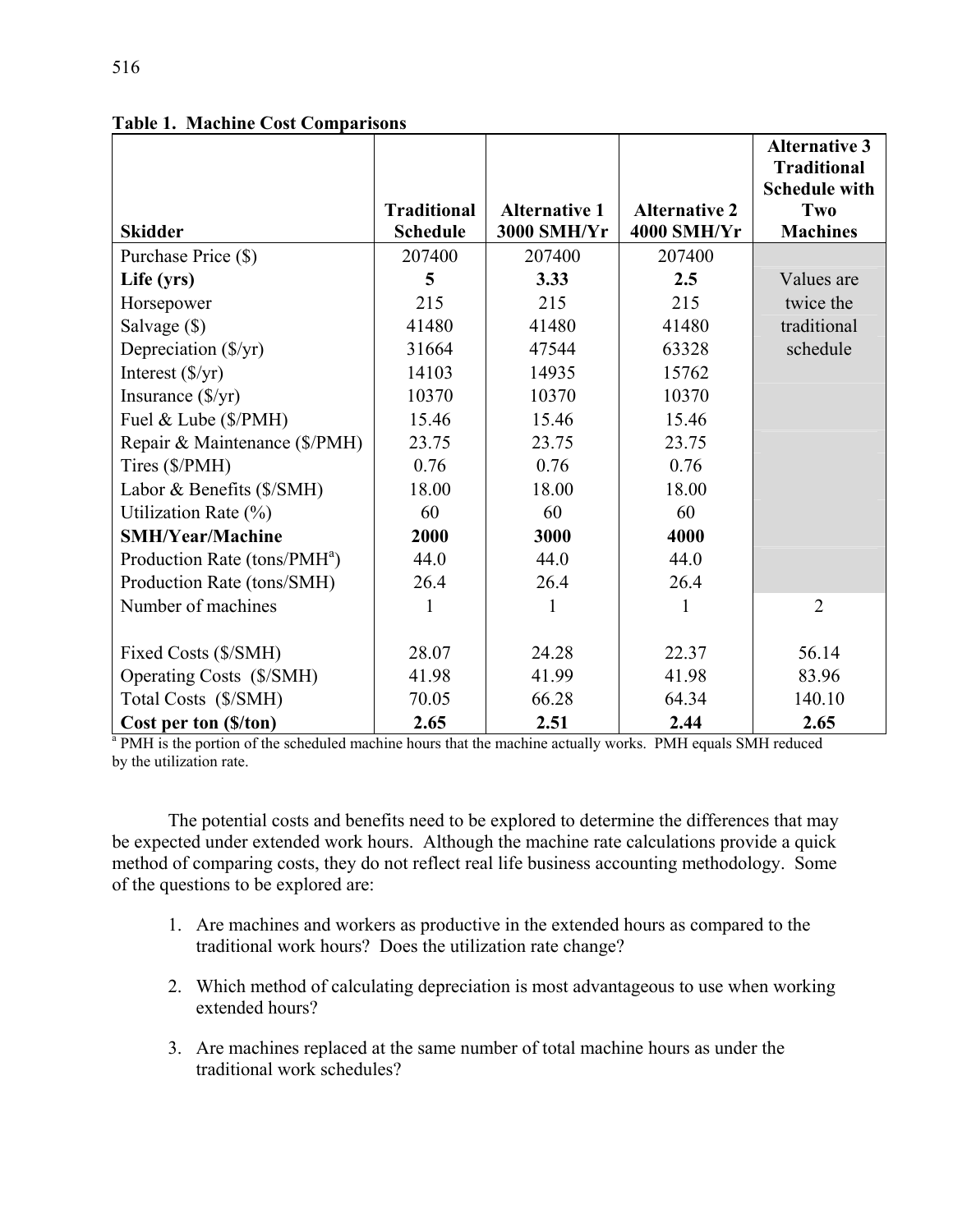4. Are repair and maintenance costs the same with extended work hours as compared to traditional work schedules?

Many of the normal machine costing procedures may be appropriate to apply to the machines used on the extended work schedule. The regular scheduled maintenance that is normally performed after a certain number of machine hours will not change, but those maintenance costs will be borne in a shorter time frame under the extended work hours approach. For example, the oil change schedule for Alternative 2, double the scheduled machine hours as compared to the traditional working schedule, would require oil changes be performed twice as frequently as those for the machine used in the traditional working schedule.

Some of the common assumptions used when determining machine costs will not apply to machines that have been operated for extended hours. While maintenance costs will be incurred in a condensed time frame, the repair rates may change. If a machine is working after dark under poor lighting conditions, will operators drive over terrain that they would have avoided during the day? Will the additional bumps and scrapes due to poor lighting increase the repair costs?

On the other hand, because the machines are newer and replaced on an accelerated timeframe, will the repair and maintenance costs decrease? Some contractors working on a traditional work schedule may delay scheduled maintenance until the crew moves to another tract, the weekend, or a rainy day. Maintenance delays of this type could add to the wear and tear on the equipment. When two crews rely on the equipment, the maintenance schedule may be adhered to more strictly. Will two or more operators provide better daily maintenance than the traditional one person per machine per day? These questions need to be addressed to provide an adequate comparison of the costs associated with the alternatives.

#### Other Costs

#### Inventory

A larger inventory of common repair parts (hoses, oil and filters) may be needed because supply vendors will probably not be open during the extended work hours. When machines are used for extended hours, repairs will need to be performed quickly because the down time could potentially affect more than one crew. In some areas, vendors have been very helpful by opening day or night for emergencies. One crew that was interviewed was found to have a supply trailer filled with spare parts supplied by the vendor. The vendor inventories the trailer contents and invoices the logging business for products removed. This is advantageous in reducing equipment downtime, but many companies may not be able to have this in-woods inventory. It is unknown whether there is a price premium paid to have the supply trailer on site.

#### Employee Turnover

We suspect that employee turnover may be greater when employees are required to work extended shifts. If the operation requires employees to change shifts, work longer hours, or work a permanent evening or night shift, we expect that employee turnover may be higher than on crews working traditional logging work schedules. Many people do not want to work evening or night hours. Social affairs and other domestic activities are often oriented to a traditional work schedule. One logging company that worked extended hours for over a year reported that they had trouble getting people to work on Friday nights because of high school football. On the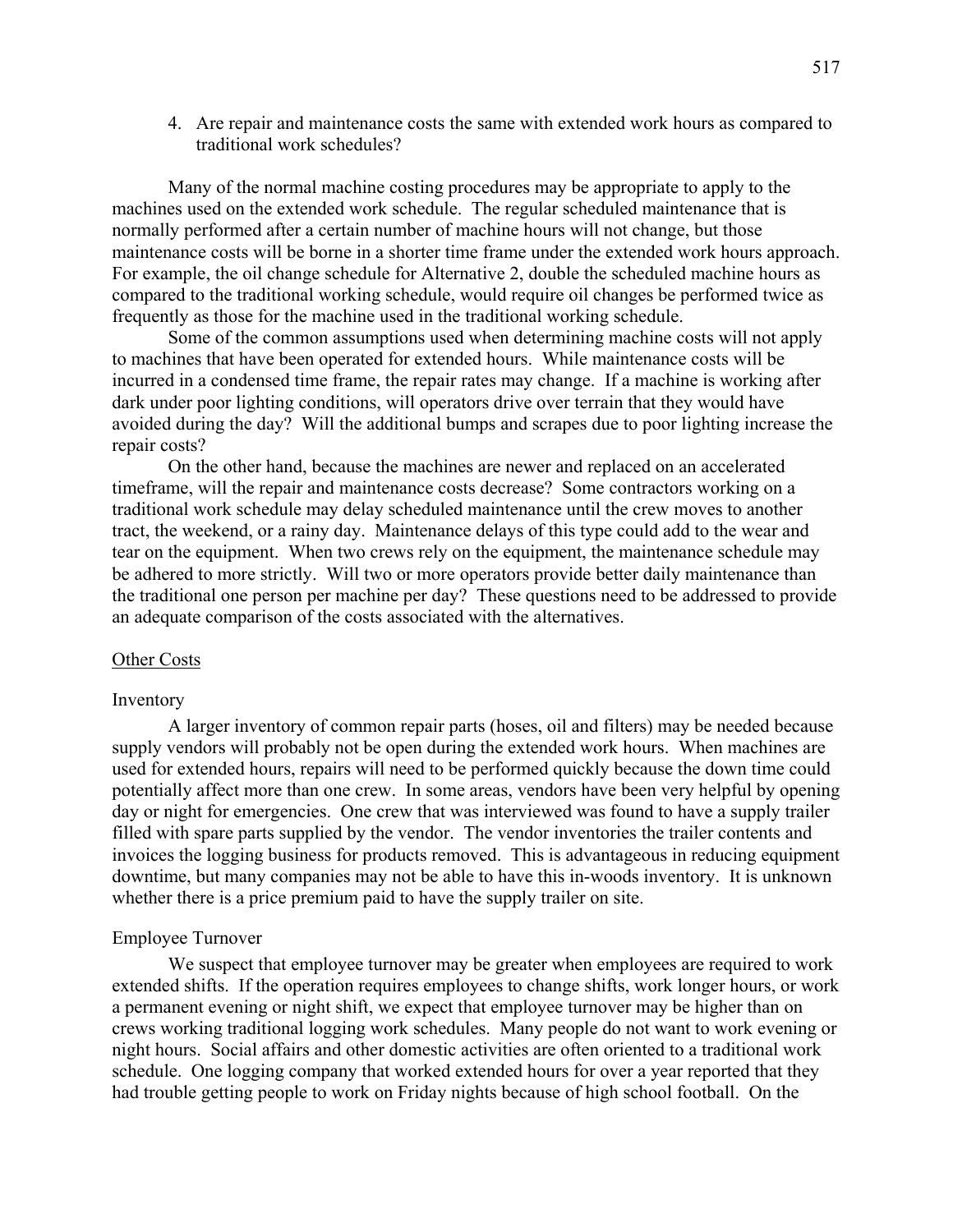other hand, another crew that has operated under an extended working hour schedule for two years said that they have only lost one person due to the work hours. In fact, the flexibility to switch between shifts has proven to be advantageous to two separate logging operations.

Many forest workers do not receive any formal training for their responsibilities on a logging crew. On-the-job training is commonly provided by the employer or crew boss. It can be difficult to assign a cost for this training. If extended work hours increase the rate of employee turnover, additional costs for training will be incurred. Our current sampling of contractors is too small to make a determination on the impact of work shifts on the costs for employee training.

## Wood Quotas

Mills often use delivery quotas to control their inventories. Are the extended shift operations impacted more than those using traditional work hours? Are extended shift operations issued quotas that are in line with their normal weekly deliveries? If not, what are the crew owners doing in response? Moving to tracts containing products that are not on quota is typically the first response to quotas, but not all tracts are suitable for extended work hours. Alternatively, do crew owners lessen the impact of quotas by laying off employees or alternating work schedules?

### Lighting

There will be some initial costs to starting extended work hours if they involve working at night. Task lighting, such as additional lights mounted on equipment, pole lights in areas of concentrated activity, and flashing log load lights are just a few of the costs that may be incurred. Lighting requirements for highway work zones have been documented by the National Institute for Occupational Safety and Health (NIOSH) for road work zones (Pratt et al., 2001), but none are available for forest operations in the United States.

#### System Optimization

In addition to actual work schedule changes, businesses also differ on how work is implemented during extended work hours. A typical clearcut harvest operation may include one feller-buncher, two skidders, and one loader. Some operations could run this same set of equipment for additional hours each week to increase production and reduce overall costs (Alternatives 1 or 2). Another option is to add a second cutter to the daytime operations and concentrate on skidding (dragging cut wood to a centralized location), merchandizing (cutting the wood to mill specifications), sorting (separating different products into piles), and loading trailers during the night operations (Mims, 2005). This option helps to avoid problems associated with tree selection in thinnings after sunset. Another crew only processes wood at roadside and loads it onto trailers at night. Using a processing head allows the operator to safely buck the logs at night while obtaining the greatest value for each log. Most businesses that use non-mechanized operations, such as chainsaw felling, usually limit these activities to daylight hours due to worker safety concerns.

Some businesses work a smaller crew after dark because of equipment limitations. Cable skidder operations do not operate after dark, since the operator has to get out of the cab to hook up logs. These night crews may focus on merchandizing, sorting, loading and hauling at night. Some cable skidder operations have added a grapple skidder to their logging equipment fleet for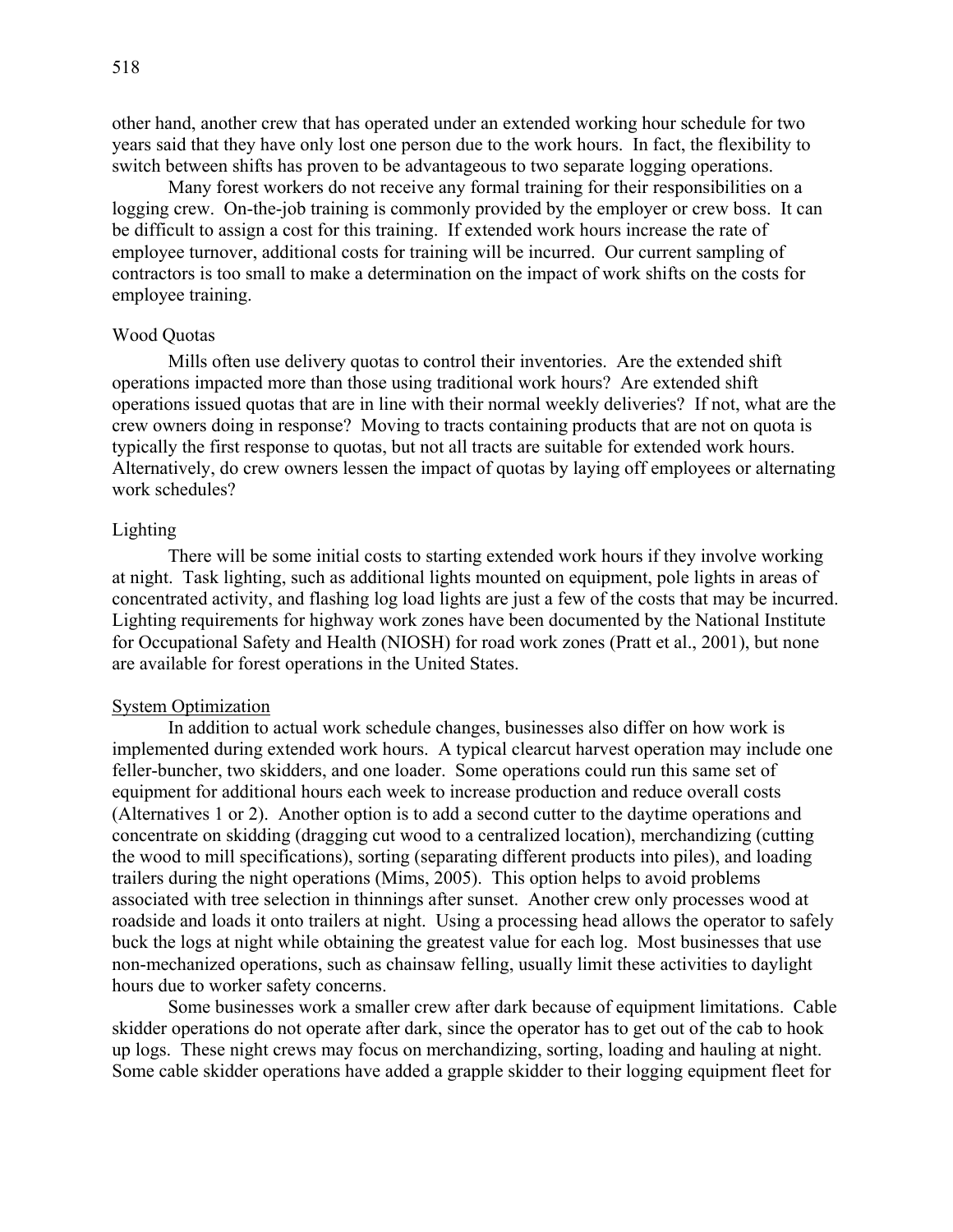shifts after sunset. With a grapple skidder, operators do not have to exit the safety of the machine's cab to obtain a load of wood to drag (skid) to the landing. Crew Organization

A business may need additional crew supervisors for the extended hours of work. Finding someone who can use good judgment to make decisions without having to call and wake the owner can be a difficult task. Since many logging businesses are small, owners may be reluctant to have the level of open communication needed to empower their crew leaders.

Logging contractors can run a variety of shift and work hours to increase production. Extended hours could be anything from working longer hours each week day with weekends off, to a 24 hours/day and 7 days/week schedule. One Canadian operation tried a variety of shifts, but finally settled on one where they work four nights and five days with the night crew ending on Thursday night with a long break before starting the day shift on Monday mornings (Fullerton, 2003). Another Canadian operation works four 10-hour days Monday through Thursday, 8 hours on Sunday evening, and 8 hours Friday morning. The crew goes home on Friday afternoon and returns to the logging camp on Sunday (Lammers, 2003). In Mississippi, a clear-cut logging operation has two shifts, a day and an evening shift. The evening shift starts at 3:30 p.m. and ends at 11 p.m. (Rottgering, 2004). It may take time and patience for a business to find the right work schedule to be successful at increasing their production.

#### *2.2 What are the safety issues related to extended working hours?*

It is expected that workers would be more susceptible to twisted ankles and related safety problems when working in uneven terrain and downed timber after dark, even with additional lighting. For this reason, many operations choose to use only mechanized equipment after dusk. Workers can operate most mechanized equipment from the safety of the machine's cab, which reduces the risk of slips, trips and falls. It is unknown if working extended shifts will change workman's compensation rates. Insurance rates can be increased for logging companies while they are working in timber salvage operations, which have an increased worker safety risk, but many insurance companies assume that salvage logging includes chainsaw work. It is unknown if the insurance rates in the southeast will change with extended work hours.

Initial contacts with insurance companies indicate that workman's compensation insurance rates are not affected by working after dark. Insurance retailers don't have any guidance regarding rate modifications due to extended work hours. Differences will only be expressed as loss history accumulates. Two companies that were contacted are not aware if any of their customers are operating after dark. One company reported only allowing skidding and loading after dusk, with no rate modification.

One company reported that they do not write workman's compensation insurance policies for hauling after dusk. Their records indicate that many accidents involving log trucks occur at dawn and dusk. Most of these accidents are side impacts with the log trailer because of poor lighting on the trailer, even when the trailers meet state regulations. Reflective tape down the trailer's sides, rear lights, and strobe lights on the trailing logs are not enough to prevent these side impact crashes. For these reasons, they do not write workman's compensation policies for hauling logs in the dark.

This same company does not provide workman's compensation for felling after dark because they think it is inherently dangerous. Even though the company could not cite specific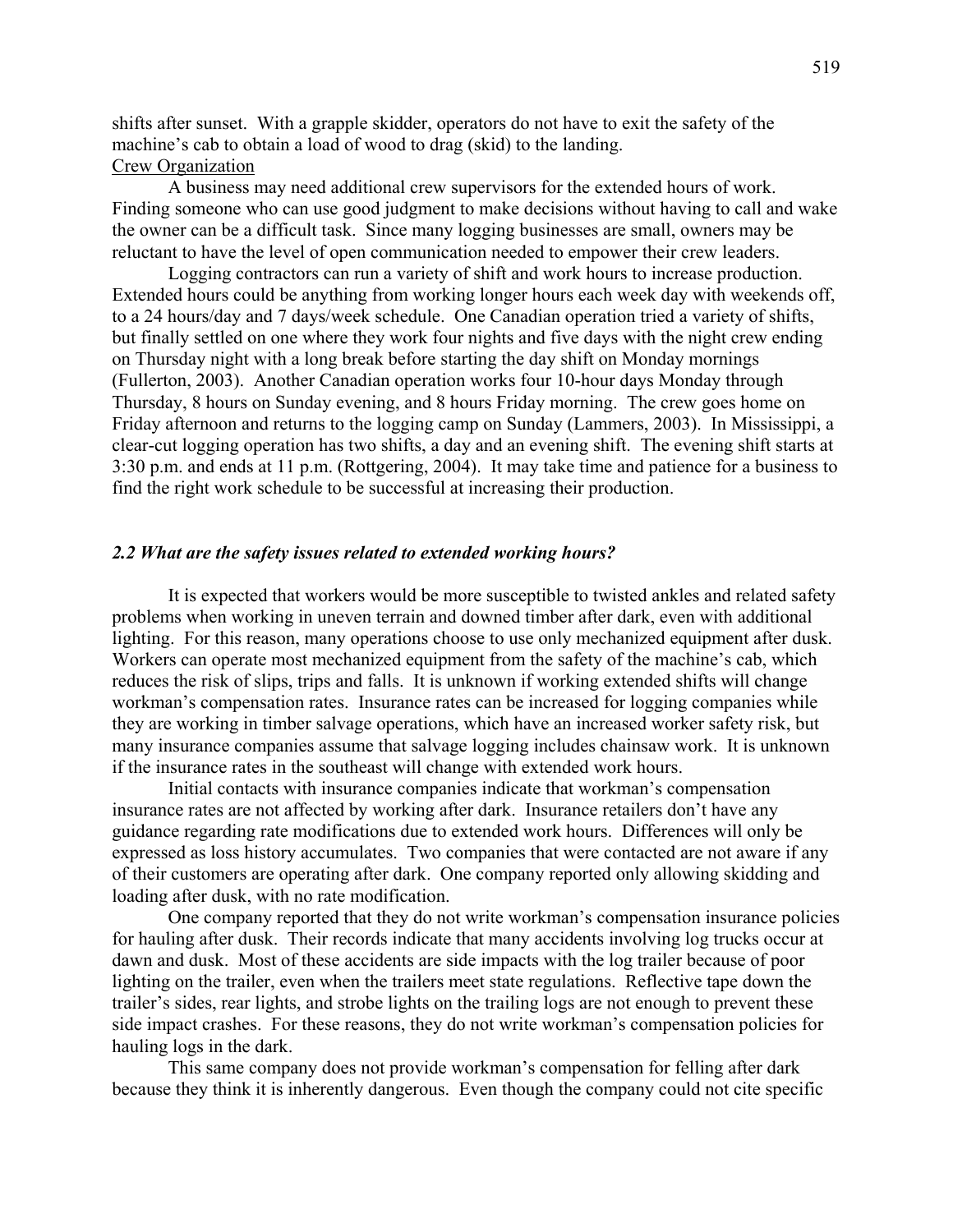data regarding increased felling accident rates after dusk, they felt that it was an unacceptable risk for the company's shareholders.

Lights on hard hats, reflective vests, and additional lights on equipment are some typical safety features added for employee safety when working in the dark. Additional lighting on log landings may also be needed because of the large amount of interaction that occurs in that area. Typically, skidder operators are busy pulling logs onto the landing, the loader operator is selecting wood to move into separate piles or loading wood onto a truck, and other trucks are backing in to be loaded. Landings are a dangerous working area during the day and the hazards are compounded after the sun goes down. If operations are not adjusted to reduce the activity on the landing after sunset, additional safety precautions on the landing are a necessity, not a luxury.

## *2.3 What are the variables that impact tract selection for extended hour operations?*

#### Noise

The ownership pattern of timberlands plays a large part in the decision to select a tract for extended work hours. In Canada, large parcels of timberland are owned by the government. Logging equipment noise from working extended hours will not usually impact adjacent landowners. In the southeastern states, the timberlands are often near the wildland urban interface or near rural homes. Equipment noise is a concern in these areas during extended working hours.

## Harvest Type

The type of harvest cut plays a major role in determining tract suitability for night logging. In a typical southeastern thinning operation, trees to be removed are selected by the equipment operator. Felling machine operators select forked and diseased trees for removal. In the dark, tree characteristics and basal area may be difficult to discern, and may result in quality control issues. In other thinning operations, trees to be removed may be marked with a slash mark of paint across one side of the tree bole. Again, these paint markings could be difficult to find in the dark. Thinning (marked and unmarked) operations could limit the felling portion of the operation to daylight hours to ensure quality tree selection and spacing. In clearcut operations, this is not as much of an issue.

#### Road Infrastructure

The road infrastructure also plays a role in working extended hours. In Canada, roads within large timberland parcels are owned by the government, so many of the haul miles are on roads with limited access. In the southeastern states, loaded log trucks haul a large percentage of their loads over county roads. Safety issues surrounding log transport at night become even more important when there are mixed types of traffic on a road. Many states have laws regulating the amount of overhang that is allowed from the rear of the trailer after dark. Others require a strobe light to be mounted on the longest log. If hauling after dark becomes more common, states may further restrict their transportation regulations.

#### Terrain

Not all sites are applicable to logging in the dark. When working in steep terrain, equipment operators may need to pick the safest travel route between trees, and this may be more difficult in the dark. Uneven terrain or small ravines may not be as visible in the shadows of the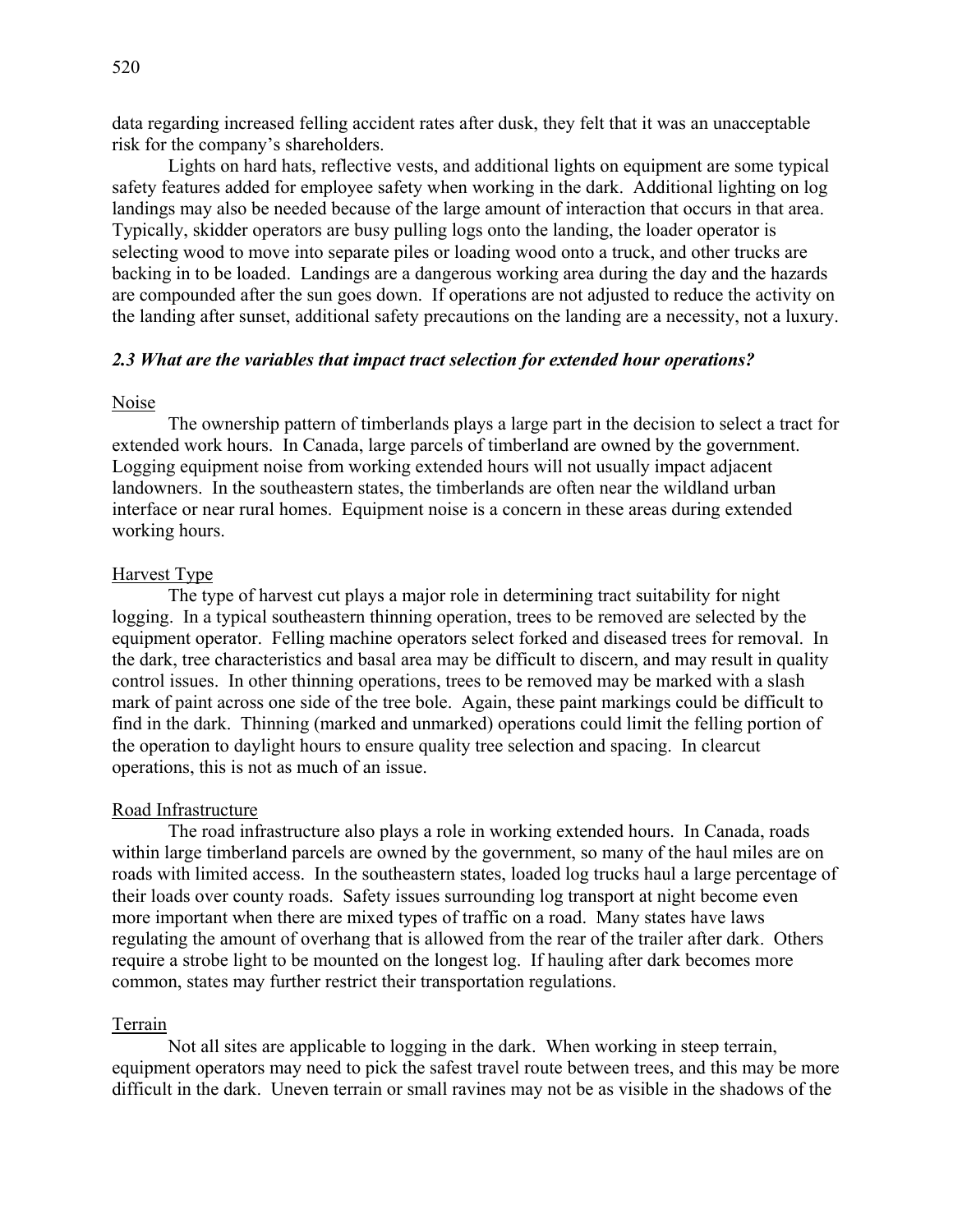night work lights. This provides additional incentives for some operations to limit felling to daylight hours.

## Sensitive Areas

Extra precautions are often needed when working near sensitive areas, such as streams. Cutting timber in these areas usually requires directional felling. In the dark, the sensitive area may be beyond the lit working area, but within the tree's length, increasing the chance of having a tree top land in a protected area. The logging crew must take special protective measures to either log adjacent areas during the daylight hours, or adequately mark the sensitive areas for avoidance after sunset.

### **3. SUMMARY**

Within the next two years, we hope to address the concerns outlined in this paper. Interviews with loggers will identify the variety of methods that they have used to extend working hours, what changes they have made to their operation to make the work schedule successful, and whether they plan to continue the extended work hours. In addition, loggers will be questioned about accident rates, crew productivity, tract selection and availability, and the impacts of delivery quotas. These interviews will be held in both the Lake States and in Southeastern States.

Financial aspects of an extended work hour operation may be different than those incurred under a traditional work schedule. Interviews will be held with tax attorneys and tax accountants to identify the tax advantages and disadvantages of working extended hours. The data collected from these interviews and those with the loggers will be compiled and a business decision-making tool will be developed.

Logging companies need to find ways to reduce their costs, while maintaining a desired standard of living. If loggers have to work more hours than they're currently working, many would rather find another business. But, when armed with more business cost information and adequate planning, business owners may be able to provide more reliable work schedules for employees, lower the cost to product a unit of wood, and raise profits.

## **4. ACKNOWLEDGEMENTS**

Funding for this project was provided by the USDA Forest Service Southern Research Station, Auburn University School of Forestry and Wildlife Sciences, and the Wood Supply Research Institute.

## **5. LITERATURE CITED**

Brinker, R.W., D. Miller, B.J. Stokes, and B.L. Lanford. 1989. Machine Rates for Selected Forest Harvesting Machines. Alabama Agricultural Experiment Station, Circular 296, Auburn University, Auburn, AL: 24 p.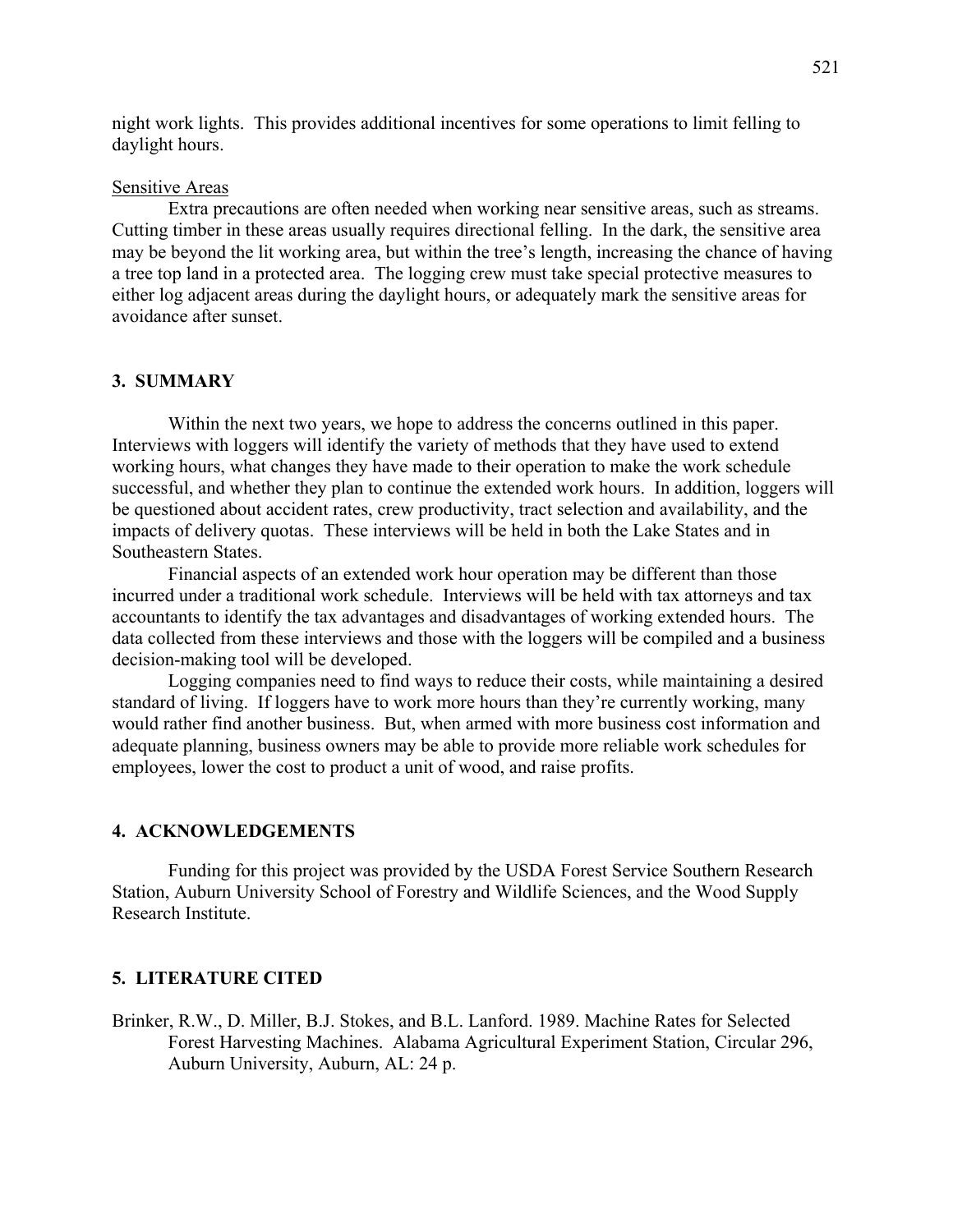- Fullerton, G. 2003. June 2003 contractor Profile: An Awarding Performance. Logging and Sawmilling Journal. June 2003: 7p.
	- *http://www.forestnet.com/archives/June\_03/contractor\_profile.htm*, Accessed 11/24/2004
- Lammers, D. 2003. Taking the Challenge. Logging and Sawmilling Journal. July/August, 2003: 6p. *http://www.forestnet.com/archives/July\_Aug\_03/equipment\_profile.htm*, Accessed 11/24/2004.
- Mims, T. 2005. Logging Under the Night Sky: Multi-Shifting Comes to Alabama. Alabama's Treasured Forests, Vol. 24(1): 7-10p.
- Pratt, S., D. Fosbroke, S. Marsh. 2001. Building Safer Highway Work Zones: Measures to Prevent Worker Injuries From Vehicles and Equipment. Department of Health and Human Services, Centers for Disease Control and Prevention, National Institute for Occupational Safety and Health. DHHS (NIOSH) Publication #2001-128, 71p.
- Rottgering, 2004. Working Overtime. Southern Loggin' Times Vol. 33(11): 26-30.
- Stuart, W.B., L.A. Grace, C.B. Altizer. 2005. Preliminary 2004 Logging Cost Indices. November 2005: 15p. *http://www.cfr/misstate.edu/forestry/,* Accessed April 4, 2006.
- Turtle, R. 1997. New C-T-L training Schools Meet. Logging and Sawmilling Journal. March, 1997: 5p. *http://www.forestnet.com/archives/March\_97/ctltrain.html*, Accessed 11/24/2004.